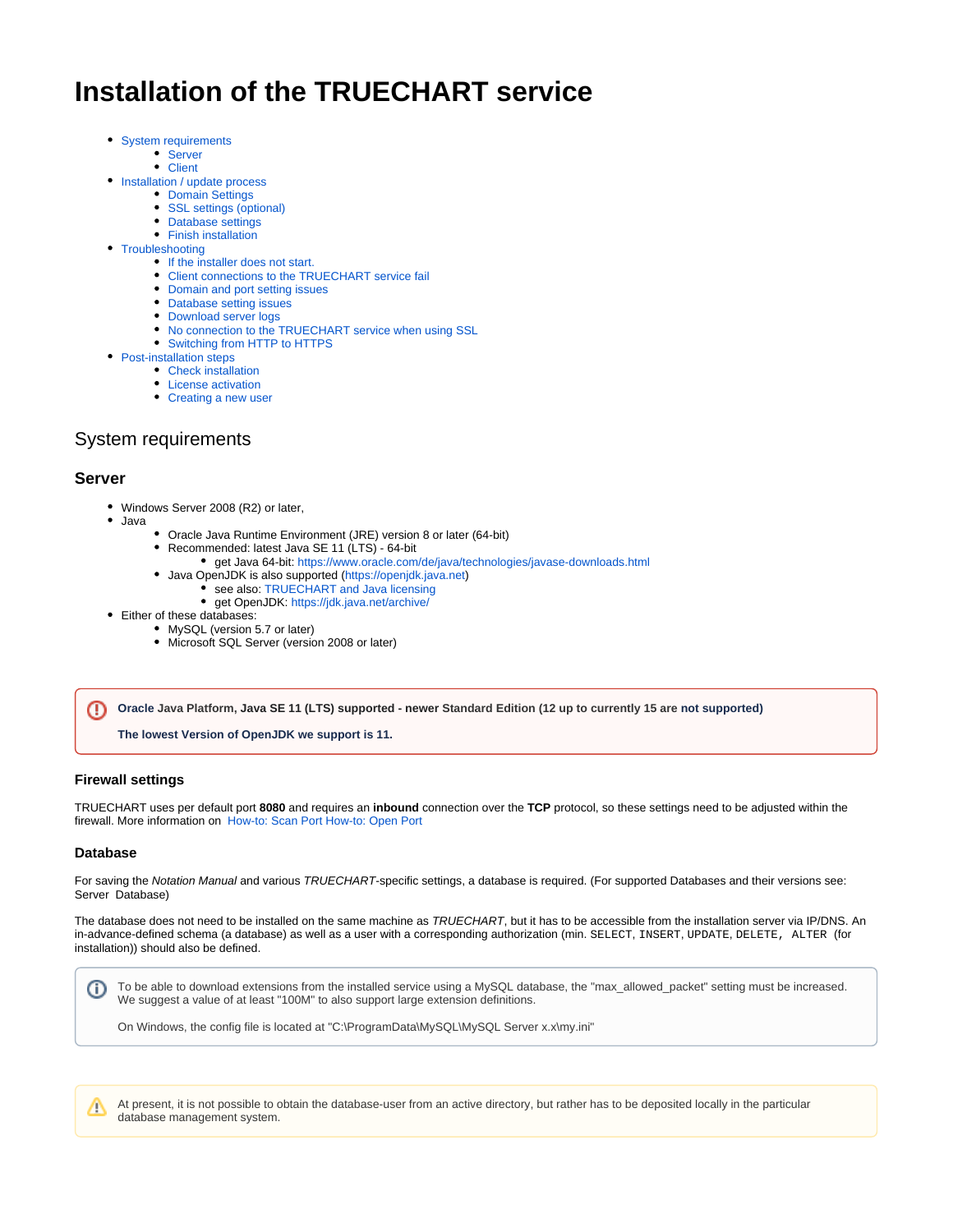

# **Client**

Windows 7 (x86\_64) or higher is recommended to be used as an operating system.

#### **Browser support**

At present TRUECHART supports the browsers listed below. The indicated versions are the minimum conditions. In each case, the latest version is to be preferred.

#### **We recommend using a current version of Google Chrome or Microsoft Edge!**

- Google Chrome (latest version v86, at the time of writing)
- Microsoft Edge (latest version v86, at the time of writing and lowest recommended version is 80.0.361)
- $\bullet$  Mozilla Firefox (latest version v82, at the time of writing)
- Microsoft Internet Explorer 11
- Mobile
	- iOS 14.2 or later / iPadOS 14.2
	- Android 8.1 or later

**TRUECHART4PowerBI is not supporting IE11 and "old" Edge (the version before chromium support) due to new real-time**  ω **commenting.** 

Background: Due to the visibility restrictions for custom visuals in PowerBI it is technically not possible to create the necessary communication channel (WebSocket communication not possible)

# <span id="page-1-0"></span>Installation / update process

To install the TRUECHART service, run the appropriate setup file for your BI system. Click **Next** at the bottom to start the installation:

| T trueChart - by HighCoordination                               |        | × |
|-----------------------------------------------------------------|--------|---|
| Thank you for using trueChart!<br>Ready to collect information. |        |   |
| <b>I</b> T true Chart                                           |        |   |
| $<$ Back<br>Next >                                              | Cancel |   |

Figure 1. The initial pane of the installation.

In the following step, you need to browse to your TRUECHART installation folder or enter the full qualified system pathname into the text field. The install directory is by default C:\Program Files\High Coordination.

Basically you can jump through the steps of the dialog by clicking **Back** or **Next**. To abort the installation just click on the **Cancel** Button at the bottom of the modal anytime.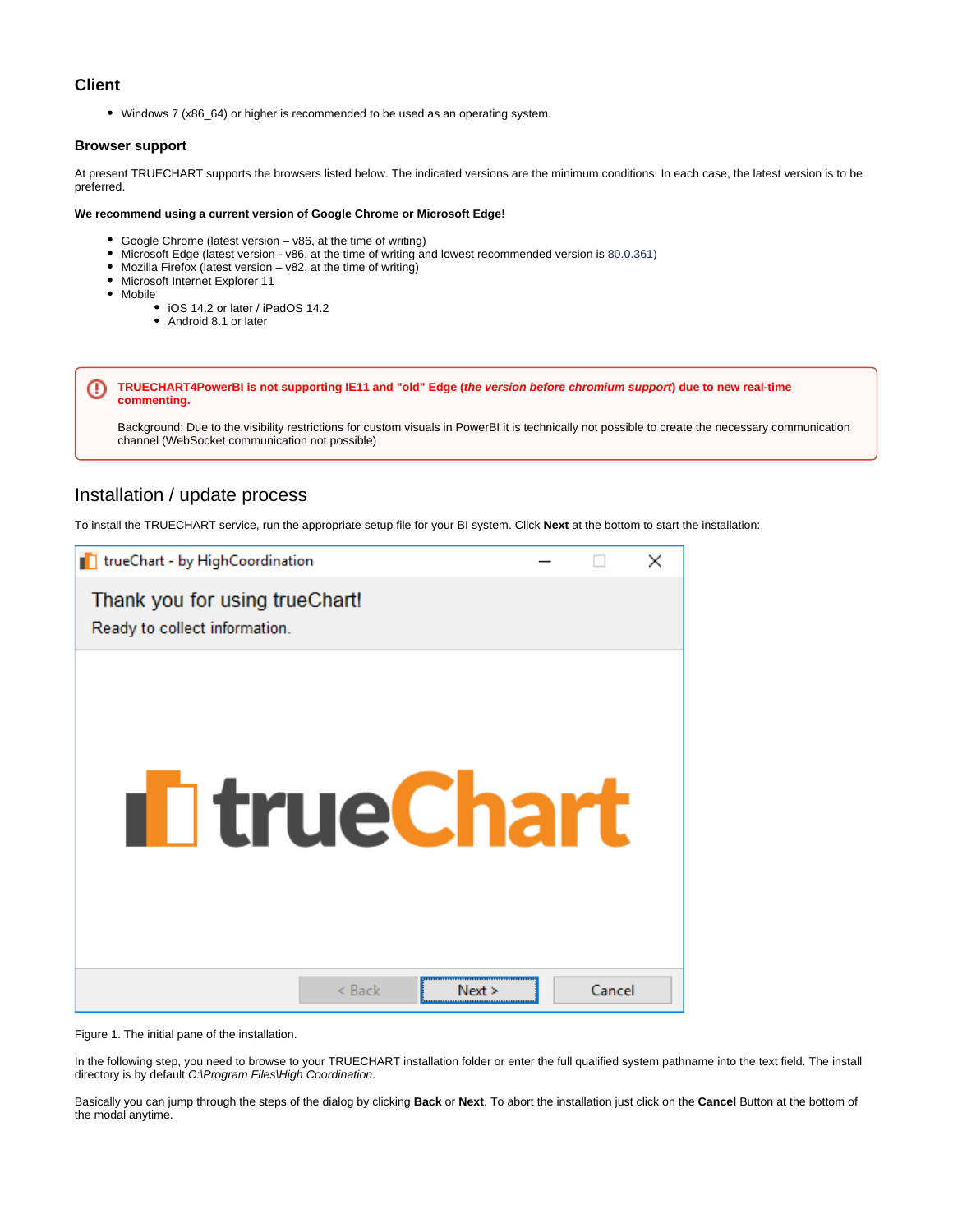| TRUECHART - by HighCoordination                      |        |                                    |               | × |
|------------------------------------------------------|--------|------------------------------------|---------------|---|
| <b>TRUECHART</b><br>Collecting directory information |        |                                    |               |   |
| <b>TRUECHART</b> installation folder:                |        | C:\Program Files\High Coordination | <b>Browse</b> |   |
|                                                      |        |                                    |               |   |
|                                                      |        |                                    |               |   |
|                                                      |        |                                    |               |   |
|                                                      |        |                                    |               |   |
|                                                      | < Back | Next                               | Cancel        |   |

Figure 2. TRUECHART installation folder

# <span id="page-2-0"></span>**Domain Settings**

If you have already installed a version of TRUECHART into the selected folder an **UPDATE** process will be triggered. If you have not installed the TRUECHART-Service yet, a new **INSTALLATION** will be started.

- **Use SSL:** Enable or disable SSL settings, but it is recommended to use SSL.
- **Service Path:** Defines a path where the TRUECHART-Service should be deployed to, Tomcat special names "ROOT" and "" are not allowed. The default is TRUECHART-Service. (Case sensitive)
- **Service Port:** Defines the port on which the TRUECHART-Service should listen on. A valid port configuration is required. Default is 8080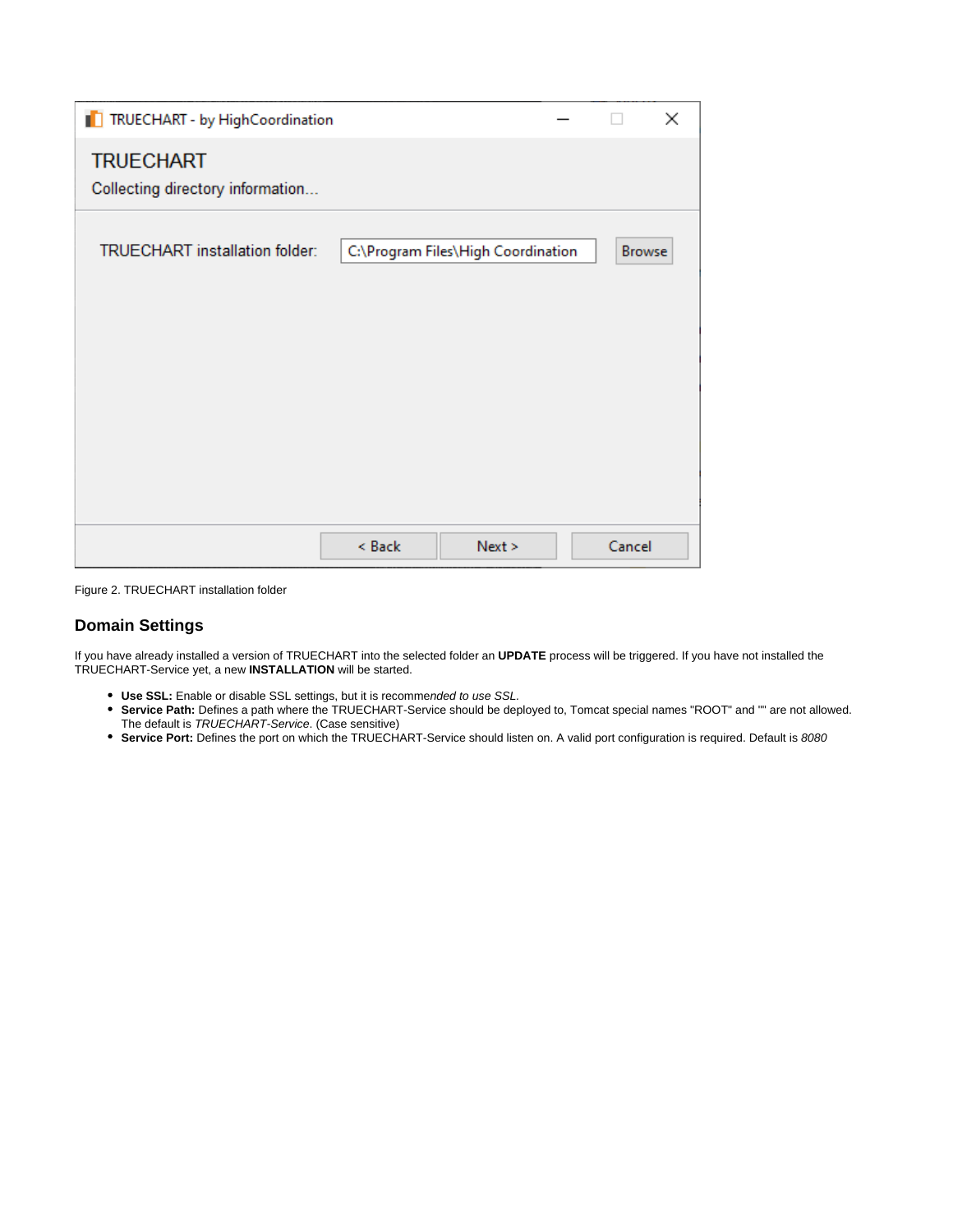| ×<br>TRUECHART - by HighCoordination                   |                       |        |        |        |  |  |  |
|--------------------------------------------------------|-----------------------|--------|--------|--------|--|--|--|
| <b>TRUECHART Installation</b><br>Service configuration |                       |        |        |        |  |  |  |
| Use SSL:<br>Service path:                              | ☑<br>TRUECHARTService |        |        |        |  |  |  |
| Service port:                                          | 8080                  |        |        |        |  |  |  |
|                                                        |                       |        |        |        |  |  |  |
|                                                        |                       |        |        |        |  |  |  |
|                                                        |                       | < Back | Next > | Cancel |  |  |  |

Figure 3a. Cross-domain and installation location settings (install) for TRUECHART for QlikSense

⊙ For some BI systems (like Microsoft Power BI) a custom **TRUECHART resource path** can be defined. This is the location from which TRUECHART itself is being loaded by the BI system. The default behavior is to load TRUECHART from the HighCoordination server. More information here: [Download extensions for various platforms.](https://dev.highcoordination.de/wiki/display/tckb/Download+extensions+for+various+platforms)

# <span id="page-3-0"></span>**SSL settings (optional)**

To use an SSL secured HTTPs data exchange connection from the client to the TRUECHARTService, browse a valid .pfx, or .pem file by clicking **Browse** or enter the full qualified system path of the file into the text field of the **SSL certificate location** option.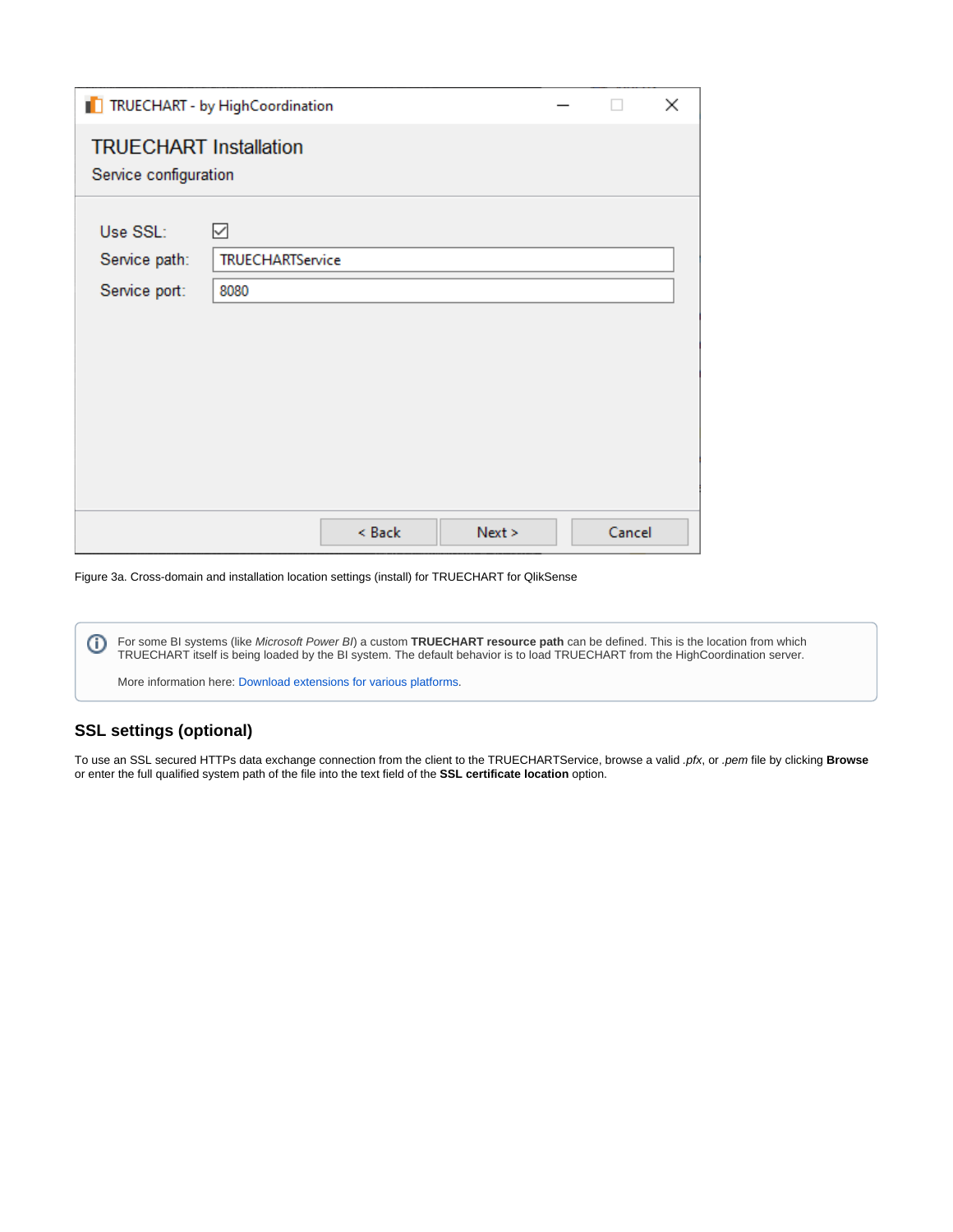| TRUECHART - by HighCoordination                                       |        |        | $\times$                       |
|-----------------------------------------------------------------------|--------|--------|--------------------------------|
| <b>TRUECHART</b>                                                      |        |        |                                |
| Collecting encryption information                                     |        |        |                                |
| SSL certificate location:<br>Key file location:<br>Key file password: |        |        | <b>Browse</b><br><b>Browse</b> |
| Figure 4. SSL settings.                                               | < Back | Next > | Cancel                         |

Certificate files must be used by a local directory. The use of network drives is currently not supported.Δ

If a **.pfx** file is selected, a **Keyfile** and its password is not needed. In case you choose a **pem** file, browse to a key file with the **browse** button of the **Keyfile** options, or enter a full qualified system path of the file.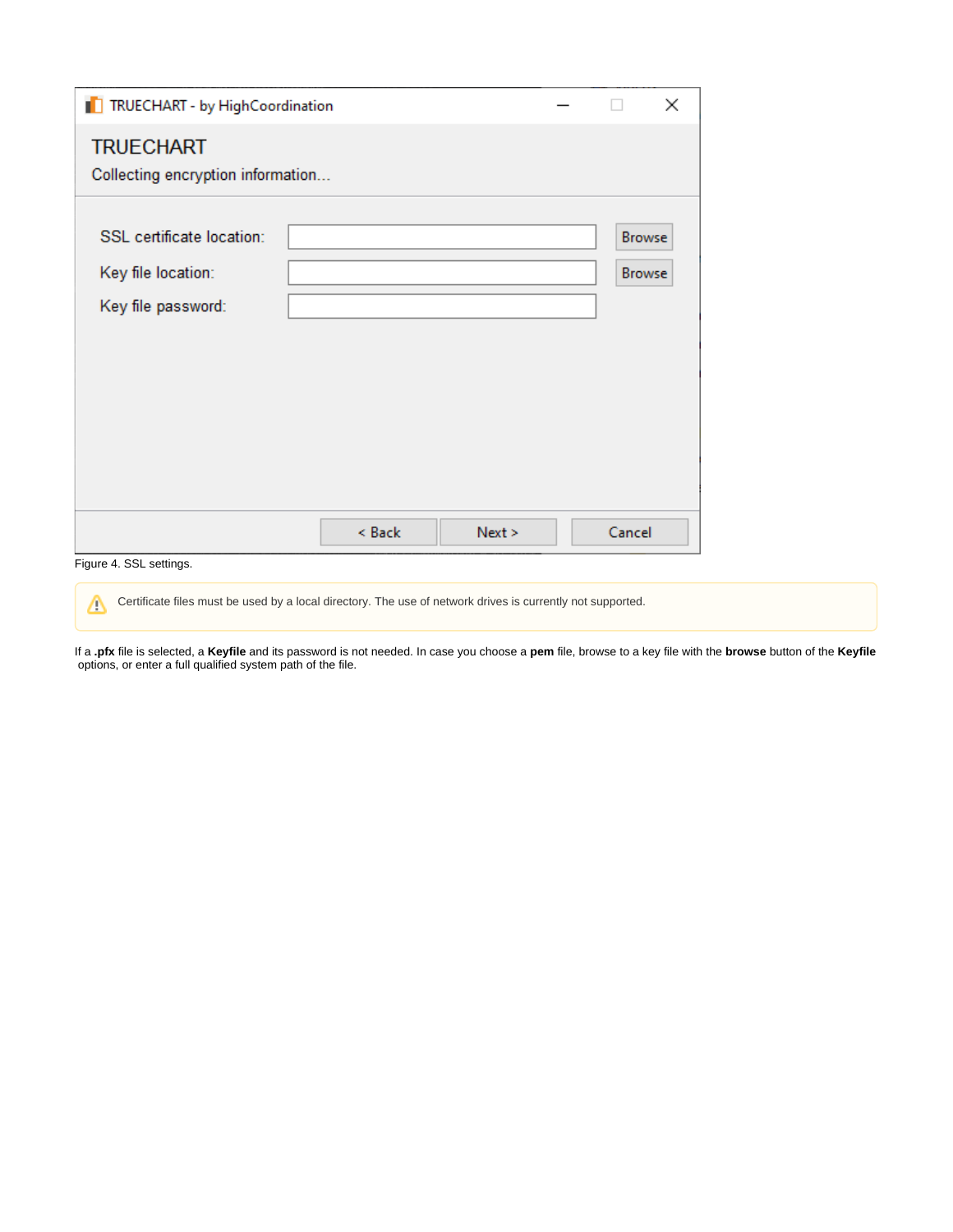| <b>D</b> Öffnen                                |                          |                              |                   |                       | ×                          |  |
|------------------------------------------------|--------------------------|------------------------------|-------------------|-----------------------|----------------------------|--|
|                                                |                          | $\Box$ > Dieser PC > Desktop | Ō<br>$\checkmark$ | "Desktop" durchsuchen | مر                         |  |
| Organisieren v                                 | 距 ▼<br>Neuer Ordner<br>m |                              |                   |                       |                            |  |
| <b>★</b> Schnellzugriff                        | Α                        | Name                         |                   | Änderungsdatum        | Typ                        |  |
|                                                |                          | server                       |                   | 14.06.2018 09:59      | Privater In                |  |
| Desktop                                        | À                        | Pics_Temp                    |                   | 16.11.2018 14:29      | Dateiordn                  |  |
| Downloads                                      | $\mathcal{A}$            | Temp                         |                   | 15.11.2018 13:12      | Dateiordn                  |  |
| Dokumente *<br>е                               |                          | apache-ant-1.10.5            |                   | 14.11.2018 09:51      | Dateiordn                  |  |
| Bilder                                         | À                        |                              |                   |                       |                            |  |
| Musik<br>D.                                    |                          |                              |                   |                       |                            |  |
| Pics_Temp                                      |                          |                              |                   |                       |                            |  |
| Prog                                           |                          |                              |                   |                       |                            |  |
| <b>W</b> Videos                                |                          |                              |                   |                       |                            |  |
| <b>Component Component Component Component</b> |                          |                              |                   |                       |                            |  |
|                                                | $\vee$ <                 |                              |                   |                       | $\rightarrow$              |  |
|                                                |                          | Dateiname: server            | $\checkmark$      | *.crt;*.pfx;*.pem     | $\checkmark$               |  |
|                                                |                          |                              |                   | Öffnen                | Abbrechen<br>$\mathcal{A}$ |  |

Figure 5. browse an SSL certificate file

If the **key file** needs a **password**, you will have to fill the password in the **Keyfile password (3)**. If the file is not password secured, just leave **Keyfile password (3)** blank.

The password of the key file is not validated. Entering the wrong keys here will cause problems with SSL connection even the service gets ⊕ installed successfully.

# <span id="page-5-0"></span>**Database settings**

The next step is to specify the settings for the underlying database. The user you specify needs to have the rights to do SELECT, INSERT, UPDATE, DELETE on the database tables.

| The database schema specified in <b>Database</b> (default: $\text{hicoserved}$ b) needs to be created in advance.                                                                                                                                                                                                          |
|----------------------------------------------------------------------------------------------------------------------------------------------------------------------------------------------------------------------------------------------------------------------------------------------------------------------------|
| Currently, it is not possible to obtain the database user from a user directory but rather has to be created locally in the particular database<br>management system.                                                                                                                                                      |
| To be able to download extensions from the installed service using a MySQL database, the "max_allowed_packet" setting must be increased.<br>We suggest a value of at least "100M" to also support large extension definitions.<br>On Windows, the config file is located at "C:\ProgramData\MySQL\MySQL Server x.x\my.ini" |

After that, you may define the information for the root user of the TRUECHART Management Console, i.e. **First name**, **Last name**, **Username,** and a **Pass word**: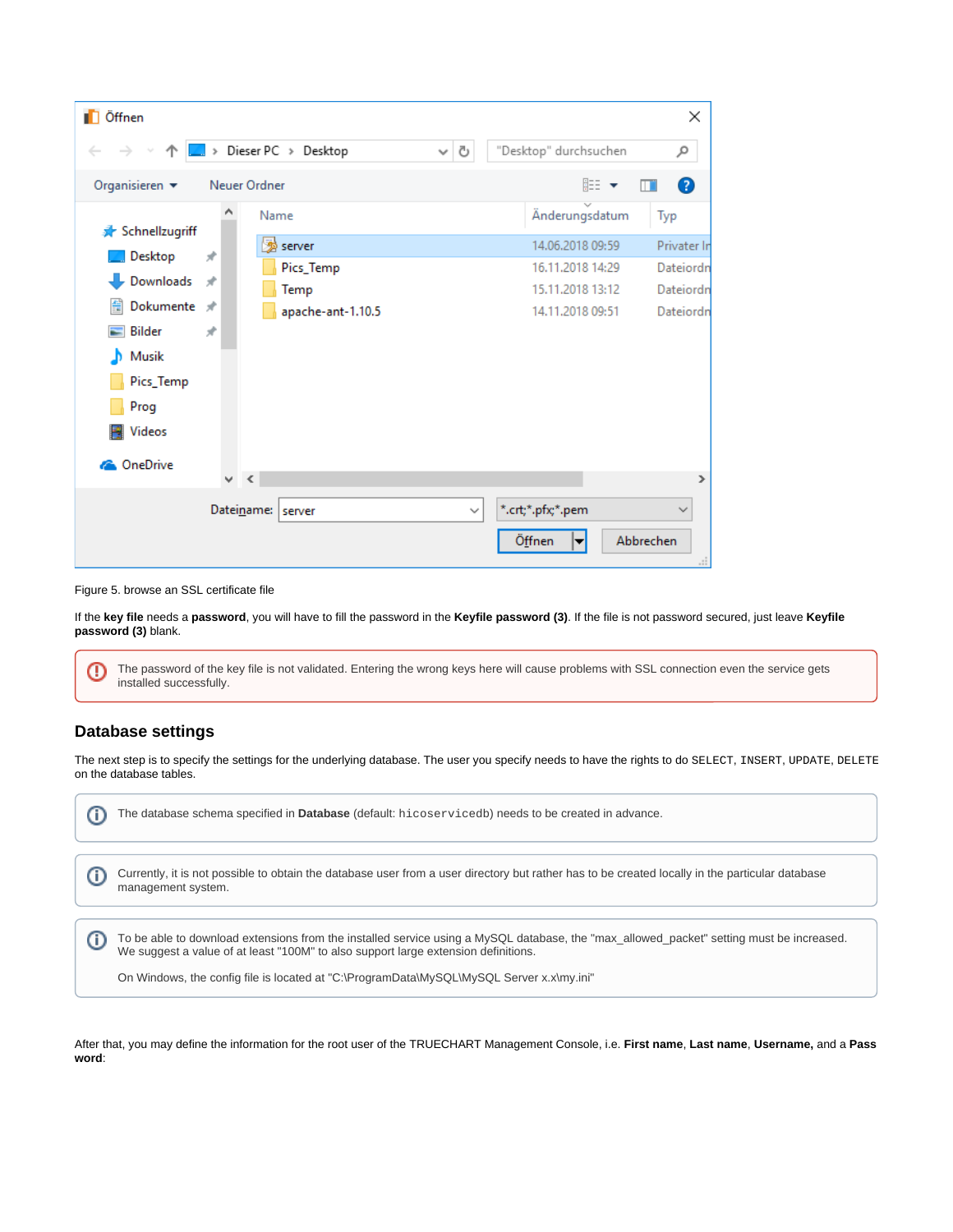| T trueChart - by HighCoordination        |                         |        | $\times$ |
|------------------------------------------|-------------------------|--------|----------|
| trueChart Service<br>Setup your database |                         |        |          |
| System:<br>Create tables:                | MySQL<br>$\overline{2}$ |        |          |
| Host:                                    | localhost               |        | 3        |
| Port:                                    | 3306                    |        | 4        |
| User:                                    | root                    |        | 5        |
| Password:                                |                         |        | 6        |
| Database:                                | hicoservicedb           |        | 7        |
| Use clustered database:                  | 8                       |        |          |
|                                          |                         |        |          |
|                                          | < Back<br>Next >        | Cancel |          |

Figure 6. Specify database configuration

## **Finish installation**

Now that you provided all the necessary information, you may start the installation by clicking on **Install**.

<span id="page-6-0"></span>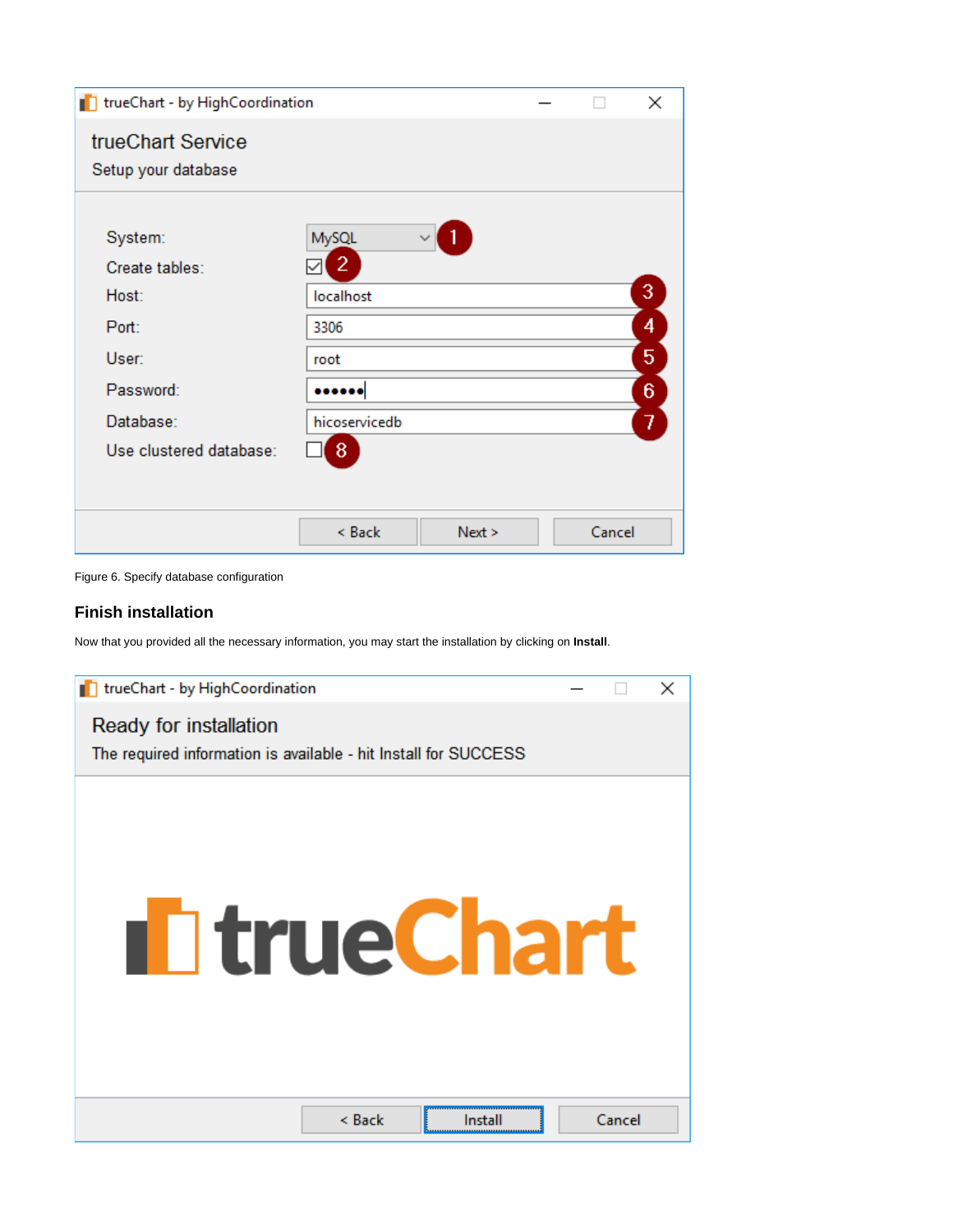#### Figure 7. Starting the installation.

After TRUECHART has been installed, you may get additional information on further actions to prepare TRUECHART for your BI system.

ന Please find here additional information for the [Installation of TRUECHART within Qlik Sense.](https://dev.highcoordination.de/wiki/display/tckb/Installation+of+TRUECHART+within+Qlik+Sense)

| trueChart - by HighCoordination                                      |       | × |
|----------------------------------------------------------------------|-------|---|
| Installation finished!                                               |       |   |
| Please import trueChart4Sense.zip extension at: http://localhost/qmc |       |   |
|                                                                      |       |   |
|                                                                      |       |   |
|                                                                      |       |   |
|                                                                      |       |   |
|                                                                      |       |   |
| <b>I</b> I true Chart                                                |       |   |
|                                                                      |       |   |
|                                                                      |       |   |
|                                                                      |       |   |
|                                                                      |       |   |
| Finish!<br>Show Logs!<br>$<$ Back                                    | Close |   |
|                                                                      |       |   |

Figure 8. Finishing the installation.

If you also confirmed the user settings with Next >, the setup program collected all necessary information and you can start the installing process by clicking Install. Then wait until the process was fully completed and a new Explorer window is opened with the TRUECHART file for your BI system.

If you have installed TRUECHART for Qlik Sense, the **ZIP-file** (TRUECHART4Sense.zip) must be uploaded to the server via the management console (QMC - Extensions).

If there was a problem while installing TRUECHART, you may open the log file by clicking on **Show Logs!** Also, consult the [Troubleshooting](https://dev.highcoordination.de/wiki/display/tckb/Installation+of+the+trueChart+service#InstallationofthetrueChartservice-Troubleshooting) sec ☑ tion in this document.

# <span id="page-7-0"></span>Troubleshooting

During the installation, a TRUECHART-Setup.log the file is created in the same directory as the installation executable. Error messages during the installation process are saved in this file.

# <span id="page-7-1"></span>**If the installer does not start.**

- 1. Please check if you have the correct Java version.
- 2. Please check if the JAVA\_HOME variable is set correctly. a. [https://javatutorial.net/set-java-home-windows-1](https://javatutorial.net/set-java-home-windows-10)

<span id="page-7-2"></span>

C:\Program Files\Java\jdk1.8.0\_172\bin - is incorrect. The path should not have the "\bin".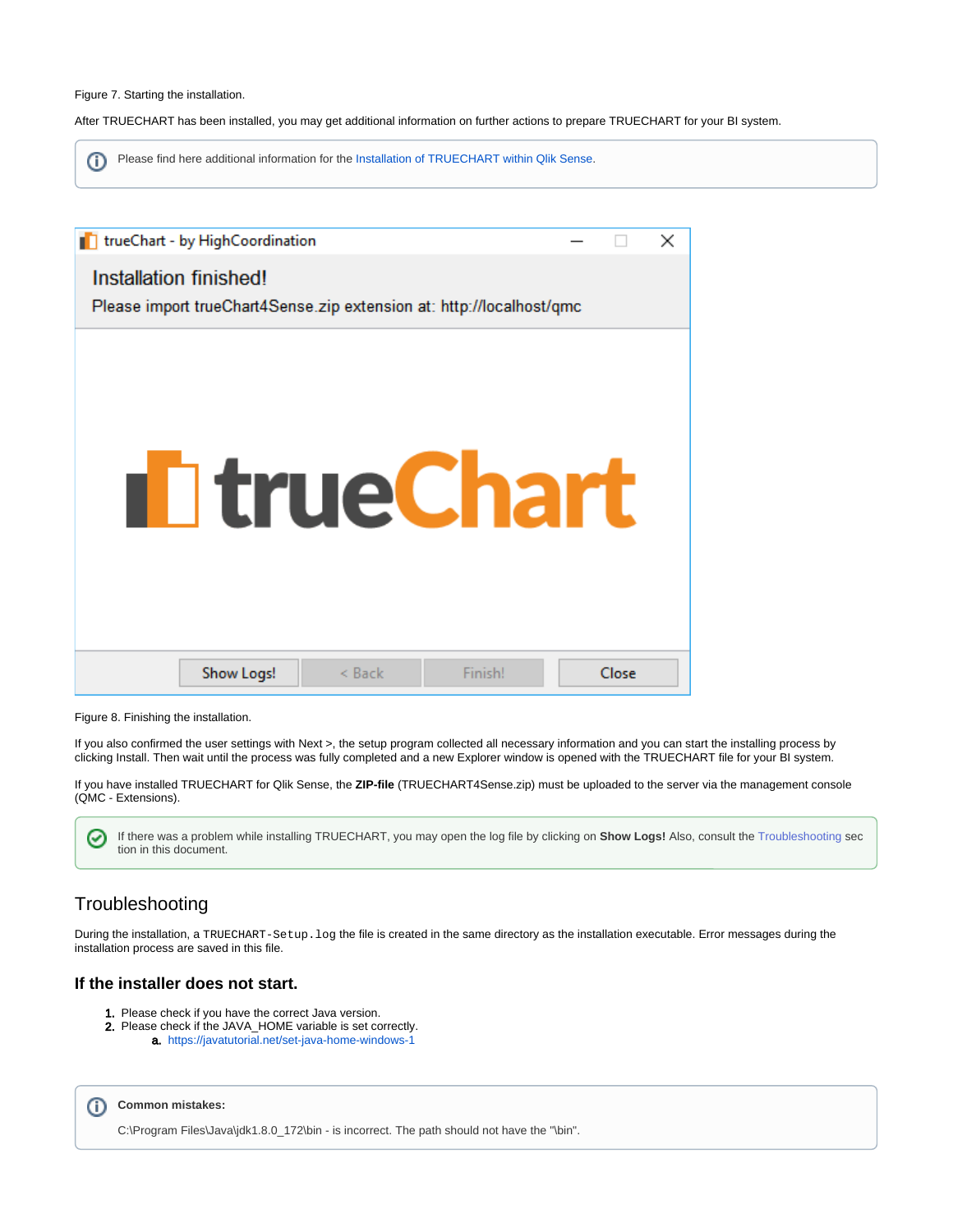

### **Client connections to the TRUECHART service fail**

If the TRUECHART Service is available on the server itself via localhost but the external connection fails, make sure you have connections on the TRUECHART Service's port configured as "allowed" in your firewall.

### <span id="page-8-0"></span>**Domain and port setting issues**

If you get the following error message, it is likely you selected a port that is already been used by another process:

| Service-/Hub-Host: | localhost        | <b>Error</b> |               | $\vert x \vert$ |
|--------------------|------------------|--------------|---------------|-----------------|
| Hub-Path:          | hub              |              |               |                 |
| Hub-Port:          | 443              |              | Invalid Port! |                 |
| ServicePath:       | trueChartService |              |               |                 |
| Service-Port:      | 8080             |              |               |                 |
|                    |                  |              | OK            |                 |
|                    |                  |              |               |                 |

Figure 9. Error message when the entered port is already used.

You may select a different port or contact your IT support.

### <span id="page-8-1"></span>**Database setting issues**

The most frequent error expresses itself as demonstrated in the following figure:

| System:   | MySQL     |                        |                 |
|-----------|-----------|------------------------|-----------------|
| Host:     | localhost |                        |                 |
| Port:     | 3306      |                        |                 |
| User:     | dbuser    |                        |                 |
| Password: |           | Error                  | $\vert x \vert$ |
| Schema:   | hicodb    |                        |                 |
|           |           | No DatabaseConnection! |                 |
|           |           |                        |                 |
|           |           | OK                     |                 |
|           |           |                        |                 |

Figure 10. An error message indicating failed attempt to communicate with the database.

This can have different causes:

- The host-address and/or the specified port are erroneous and the program cannot reach the database
- The specified user does not exist or does not have the proper authorization
- The specified user originates from an active directory
- The password of the given user was wrongly spelled
- The database entered does not exist or was wrongly spelled
- Your database does not allow external access
- The firewall settings from the database server prevent a successful connection

You can also find more detailed information on the origin of the error in the log-file, which was automatically generated during the installation process.

In case of this error contact your IT-Support resp. your database administrator, he can send you the required parameters and p.r.n. make further settings on the database server.

Additionally, you can consult our support for error diagnosis. Therefore please have your log-file prepared.

### <span id="page-8-2"></span>**Download server logs**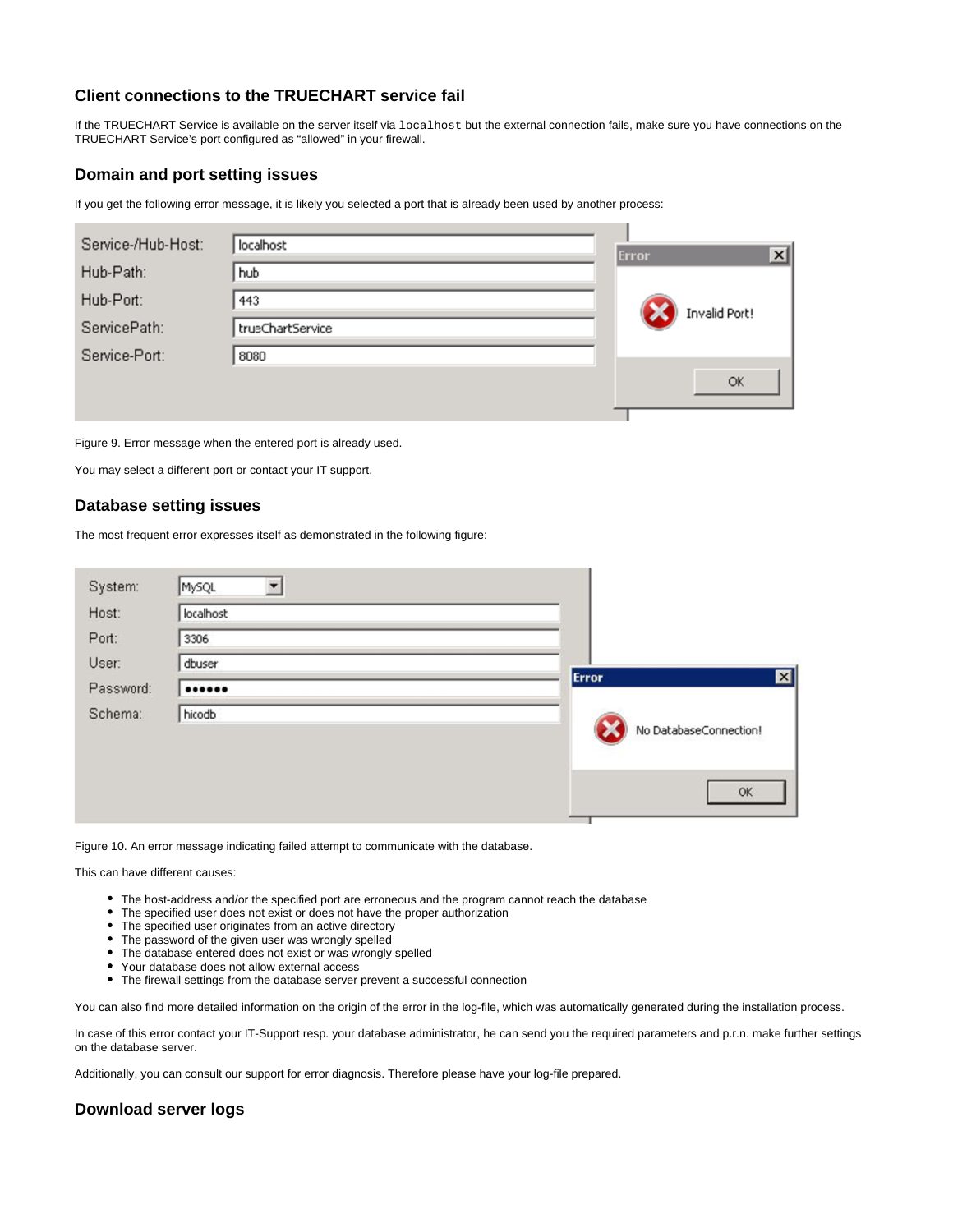You have the possibility to directly download the log information from the server as a zip file in the TRUECHART Management Console. In the event of a fault, this information can be easily made available to the support of HighCoordination.

More details here: [Logfiles in TRUECHART Management Console.](https://dev.highcoordination.de/wiki/display/tckb/TRUECHART+Management+Console#TRUECHARTManagementConsole-Logfiles)

# <span id="page-9-0"></span>**No connection to the TRUECHART service when using SSL**

When using SSL, after integrating a self-generated certificate from your BI system into the TRUECHART service, you may get a "No network connection" error message.

| TRUECHART - by HighCoordination                                       |        |        | ×                              |
|-----------------------------------------------------------------------|--------|--------|--------------------------------|
| <b>TRUECHART</b>                                                      |        |        |                                |
| Collecting encryption information                                     |        |        |                                |
| SSL certificate location:<br>Key file location:<br>Key file password: |        |        | <b>Browse</b><br><b>Browse</b> |
|                                                                       |        |        |                                |
|                                                                       |        |        |                                |
|                                                                       | < Back | Next > | Cancel                         |

Figure 12. An error message indicating a problem with the connection to the TRUECHART service.

A quick workaround is to open the TRUECHART Management Console in another browser tab and add a security exception to your current session:

| A https://vps1234 .inm 0 - C X Certificate Error: Navigation X                                                  |  |
|-----------------------------------------------------------------------------------------------------------------|--|
| There is a problem with this website's security certificate.                                                    |  |
| The security certificate presented by this website was not issued by a trusted certificate authority.           |  |
| Security certificate problems may indicate an attempt to fool you or intercept any data you send to the server. |  |
| We recommend that you close this webpage and do not continue to this website.                                   |  |
| Click here to close this webpage.                                                                               |  |
| <b>W</b> Continue to this website (not recommended).                                                            |  |
| More information                                                                                                |  |

Figure 13. Adding a security exception in Internet Explorer. The process varies between different browsers.